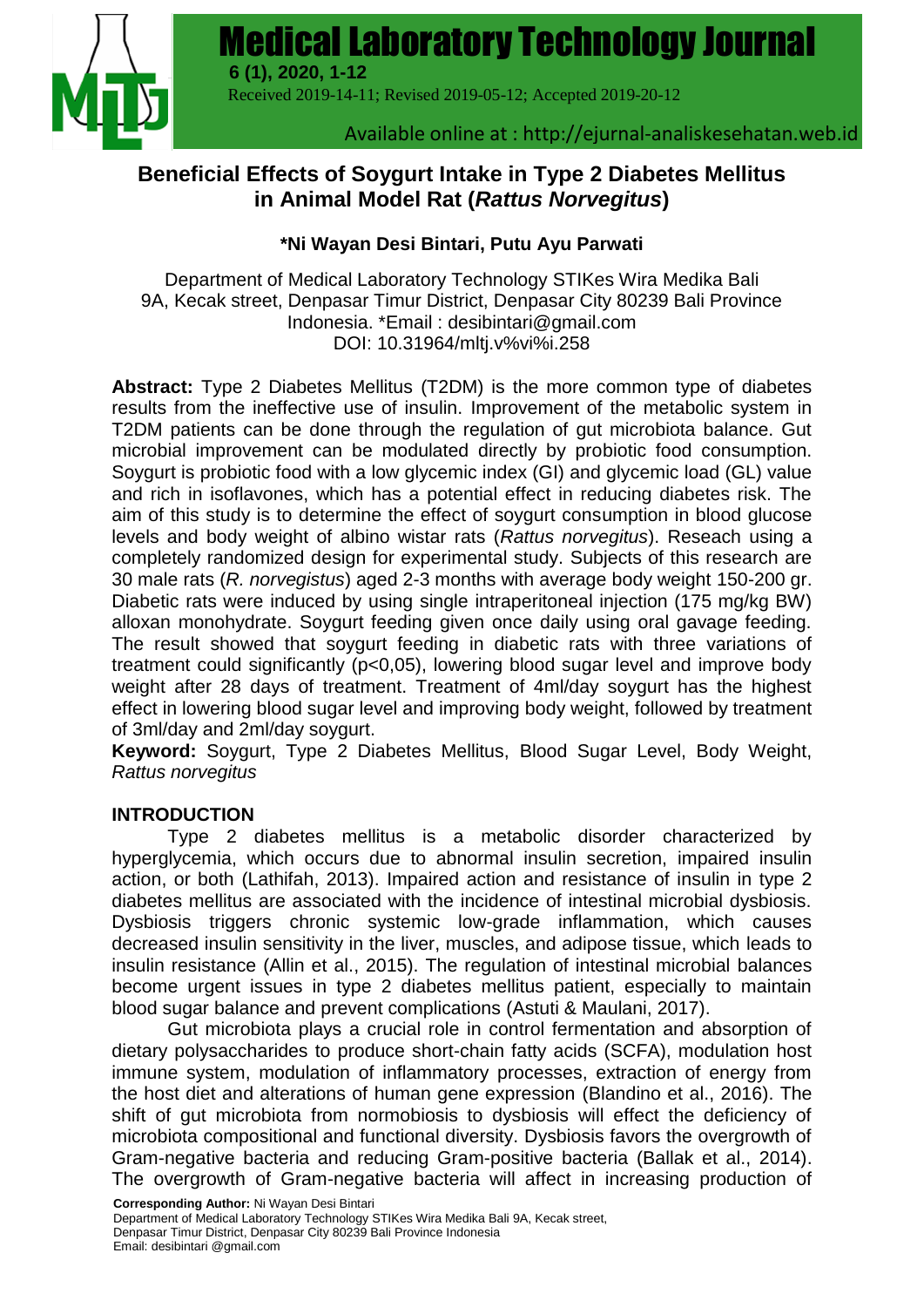lipopolysaccharide (LPS) from bacteria cell walls. This condition may induce translocation of LPS and bacteria toxins across intestinal lumen into the blood circulation and triggers low-grade systemic inflammation, which plays a vital role in metabolic disorder and insulin resistance (Punder & Pruimboom, 2015).

The abundance of gut microbial can be modulated directly through the consumption of probiotics and prebiotics (Azad et al., 2018). Probiotics are defined as living bacteria when administered in adequate amounts will confer a health benefit on the host. Probiotics products have used for centuries, especially in dairy foods such as yogurt and kefir (Ranadheera et al., 2017). Consumption of probiotics products based on cohort studies also known to be able to increase glutathione peroxidase activity and significantly reduce fasting blood sugar value, therefore suitable for people with glucose metabolic disorder (Lazar et al., 2019).

Probiotics food that began to offer as a healthy diet for T2DM is probiotic yogurt (Barengolts et al., 2019). Yogurt is fermented milk with a low glycemic index (GI) and glycemic load (GL), which positively correlated in decreasing blood glucose (Wolever, 2017). Most commercial yogurt product is a dairy product based on cow's milk. As a cow's milk-based product, dairy yogurt may contain cholesterol based on the milk composition. Therefore the consistency of dairy yogurt in improving metabolism is still being debated (Madjd et al., 2016). Besides cow's milk, several studies state that yogurt also can be produced from vegetable milk, especially soymilk. Soymilk contains dietary fiber and relatively higher protein than cow's milk. Soymilk supplemented with lactose or glucose satisfies the requirement for lactic acid fermentation and is converted to edible yogurt-like dairy yogurt by lactic acid bacteria (Akusu & Wordu, 2017).

Soymilk yogurt (soygurt) contains less or maybe not contain cholesterol depends on its composition. Its nutritional status can reduce the fears associated with high blood cholesterol and lactose of avid consumers of cow milk (Akusu & Wordu, 2017). Soymilk not only high in protein but also rich in isoflavones. Isoflavones are secondary metabolites producing by the Leguminosae plant, which is an excellent nutrient for regulating and stabilizing blood glucose. Isoflavone also has been shown to reduce the risk of diabetes in a laboratory study (Dan Ramdath et al., 2017). Based on Konya et al. (2019) research, soy protein had intrinsic activity on glycemic control, and its isoflavones can improve insulin resistance and Low-Density Lipoprotein (LDL) in patients with T2DM. Nguyen et al. (2017) report that a higher intake of soymilk and major isoflavones (daidzein, genistein, and glycitein) was significantly associated with a lower risk of T2DM in Vietnamese adults. Uchitomi et al. (2019) state that genestein and daidzein in soy can positively increase betaoxidation and insulin sensitivity, which consequently decreasing fat concentration in blood and liver.

Fermented soymilk products may be beneficial from an economic than regular fermented milk products. From its nutritional point of view, soygurt contains dietary fiber and isoflavones, which can be a promising product for the T2DM diet. Some of the previous studies have reported that probiotics yogurt and soy milk consumption may reduce the risk of overweight and insulin resistance in T2DM. However, data directly relating dairy intake of soya yogurt (soygurt) to T2DM, and the effect of blood glucose and body weight remain sparse. Based on that, this study aimed to investigate the effect of daily soygurt consumption on blood glucose level and body weight in Wistar mice (*Rattus norvegitus*) with type 2 diabetes mellitus (T2DM). This present study also investigates the association between daily soygurt intake and lactic acid bacteria density in wistar mice with T2DM.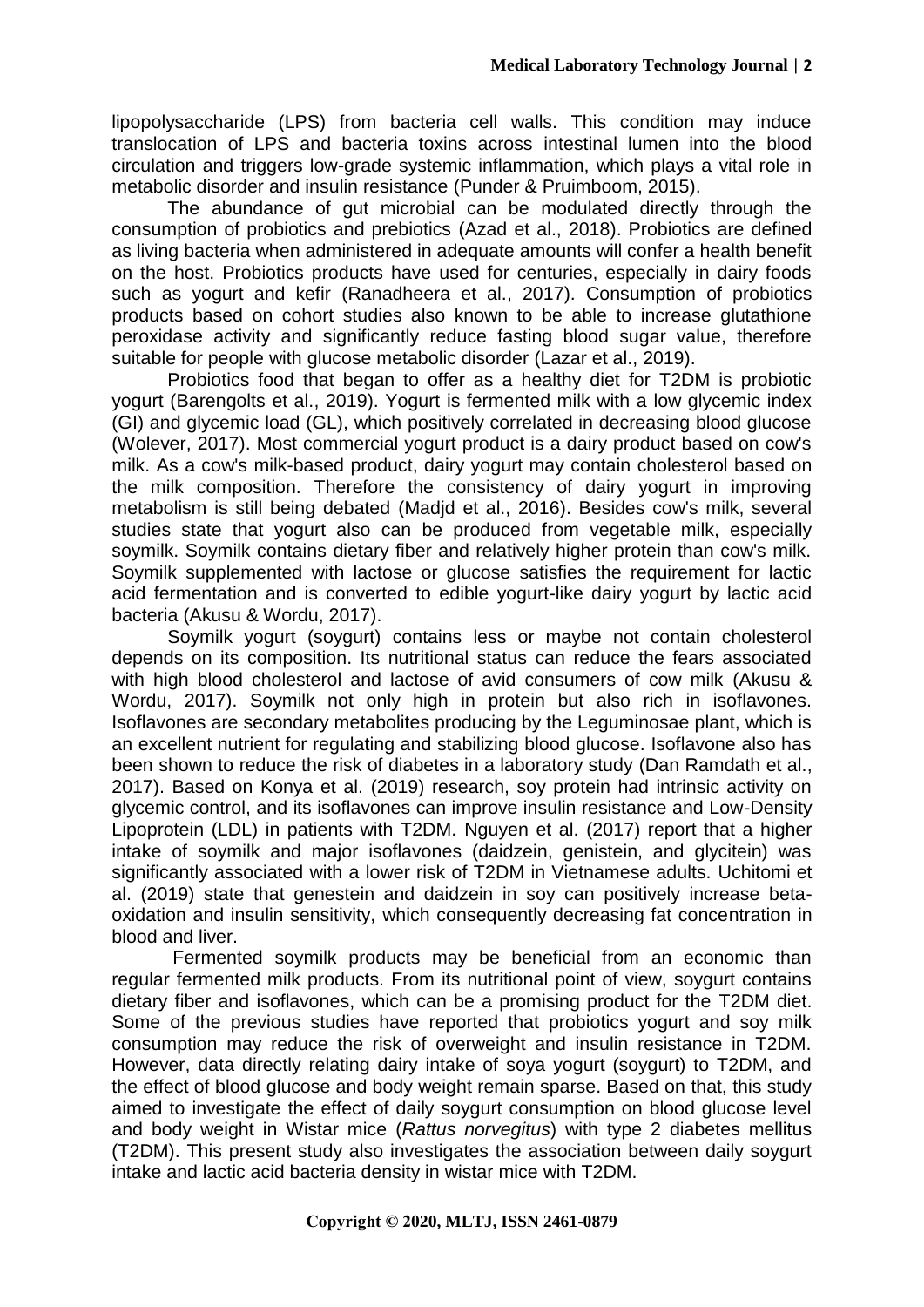### **MATERIALS AND METHOD**

### **Soygurt production**

Soymilk (85% v/v) and skim milk (15% v/v) pasteurized ( $\pm 60^{\circ}$ C) and added 1% sucrose, mixed well. After the pasteurization process, warmed milk until  $\pm$  40<sup>o</sup>C and inoculated 10% starter (*Streptococcus thermophilus* and *Lactobacillus bulgaricus*; 1:1 in concentration) to fermented soygurt. Incubated in room temperature for 12 hours until soygurt thick and tangi and transport to the refrigerator. Soygurt analyzed for fat, protein, and lactic acid content. Analysis conducted at the Faculty of Agricultural Technology Udayana University.

#### **Experimental animals**

Ethical approval for this study provided by the Ethical Committee of Udayana University. Subjects of this research are 30 male Albino Wistar Rat Strain (*Rattus norvegistus*) aged 2-3 months with average body weight 150-200 gr. Animals were housed in clear sided cages (6/cage) at controlled temperature (22 $\pm$ 2<sup>0</sup>C) with an artificial 12-hr light-dark cycle and had free access to water and a standard pellet diet. Animals housed over one week acclimatization period before treatment.

#### **Diabetes induction**

Twenty four rats had fasted for 12-hours before diabetes-induced using alloxan monohydrate (Sigma Aldrich™) using single intraperitoneal injection (175 mg/kg BW). Meanwhile, six rats injected with saline solution and served as a negative control group (G1). After 72 hours and 96 hours of diabetes-induced groups and negative control, groups tested for fasting blood glucose levels using Glucose meter KIT (Easy Touch GCU). Blood is collected using a syringe needle from the lateral tail vein. Diabetes type 2 induced rats have fasting blood sugar > 200 mg/dl; meanwhile, normal rats have fasting blood sugar levels <100-120 mg/dl.

#### **Study design**

Reseach using Completely Randomized Design for experimental study. Experimental design using five groups, each group consists of 6 subjects. The treatment period for this study was 28 days. Diabetic rats randomly divided into four groups. Soygurt feeding given once daily at 08.00 a.m using an oral gavage needle. Each group in this study had different treatment for soygurt diet that is :

| No.            | Group             | Treatment                                                                    |  |  |  |
|----------------|-------------------|------------------------------------------------------------------------------|--|--|--|
| $\mathbf{1}$ . | First Group (G1)  | Non-diabetic/ negative control group without soygurt diet<br>treatment       |  |  |  |
| 2.             | Second Group (G2) | Diabetic/ positive control group without soygurt diet<br>treatment           |  |  |  |
| 3.             | Third Group (G3)  | The diabetic group with 2 ml soygurt diet treatment<br>every day for 28 days |  |  |  |
| 4.             | Fourth Group (G4) | The diabetic group with 3 ml soygurt diet treatment<br>every day for 28 days |  |  |  |
| 5.             | Fifth Group (G5)  | The diabetic group with 4 ml soygurt diet treatment<br>every day for 28 days |  |  |  |

### **Parameter analysis**

Every week ( $7<sup>th</sup>$ , 14<sup>th</sup>, 21<sup>st</sup> and 28<sup>th</sup> days), animals were tested for blood sugar level using Glucose Meter Kit (Easy Touch GCU), body weight, and lactic acid bacteria count in feces. Lactic acid bacteria counted using *Standard Plate Count*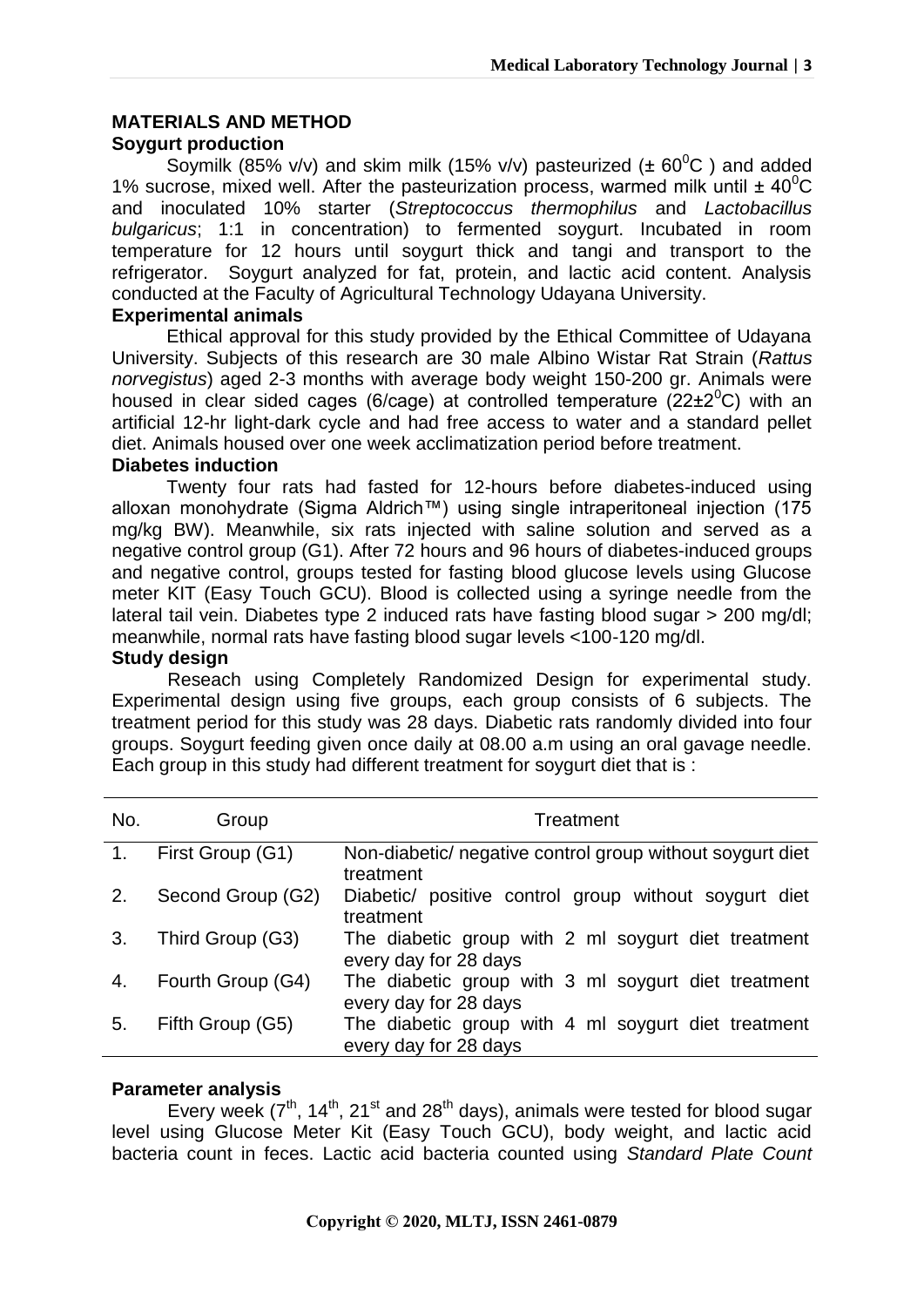(SPC) and inoculated in MRS Agar (de Man, Rogosa, and Sharpe Agar Merck™) with  $1\%$  CaCO<sub>3</sub>.

### **Statistical Analyses**

Statistical analyses carried out using Mini Tab (Minitab Pty Ltd) Program version 19 for Windows. All data were expressed as mean ± standard deviation, General Linear Model (GLM) ANOVA and Duncan Multiple Range Test (DMRT) to differentiate the significance of treatment of each group. P value <0,05 were considered to be significant.

### **RESULTS AND DISCUSSION**

### **Type 2 Diabetes Mellitus (T2DM) Induction in Rats**

Healthy rats in acclimatization stage have normal blood sugar values in the range of 105-111 mg/dL and average body weight 167-191 gram. After induction of a single intraperitoneal dose of 175 mg/kg BW alloxan monohydrate, blood sugar in rats increases significantly than negative control treatment (G1) (p<0,05) (Table 1). Alloxan induction positively causes a metabolic syndrome of T2DM in rats by increasing fasting blood glucose value in range 465-520 mg/dL. Alloxan induction also affecting body weight in diabetic rats significantly (p<0,05). Based on the calculation of fecal microbes, it can conclude that T2DM induction on rats did not affect lactic acid bacteria density. This happening evidenced by the lactic acid bacteria density ( $log_{10}$  CFU/gr) was not significantly different ( $p<0,05$ ) than the negative control group (G1). Lactic acid bacteria density before alloxan induction was 8,32-8,42  $log_{10}$  CFU/ gr in range and after treatment 8,15-8,40  $log_{10}$  CFU/ gr in range and were not significantly different based on the DMRT test.

|     |                |                 | Acclimatization       |                   |              | After Diabetic Type 2 |                   |
|-----|----------------|-----------------|-----------------------|-------------------|--------------|-----------------------|-------------------|
|     |                |                 |                       |                   |              | Treatment             |                   |
|     |                | <b>Blood</b>    | <b>Body</b>           | Lactid            | <b>Blood</b> | <b>Body</b>           | Lactid            |
| No. | Group          | sugar           | Weight                | Acid              | sugar        | Weight                | Acid              |
|     |                | (mg/dl)         | (gram)                | <b>Bacteria</b>   | (mg/dl)      | (gram)                | <b>Bacteria</b>   |
|     |                |                 |                       | $(log_{10}$       |              |                       | $(log_{10}$       |
|     |                |                 |                       | ctu/g)            |              |                       | $ctu/g$ )         |
| 1.  | G <sub>1</sub> | $111 \pm$       | 191,667               | $8.34 \pm$        | $103 \pm$    | 190,000 $\pm$         | $8.39 \pm$        |
|     |                | $10,49^a$       | ± 13,43 <sup>a</sup>  | $0.24^{a}$        | $11,85^{b}$  | $12.90^a$             | 0.29 <sup>a</sup> |
| 2.  | G <sub>2</sub> | $109 +$         | 172,500               | $8.42 \pm$        | $520 \pm$    | 161,667 ±             | $8.32 \pm$        |
|     |                | $7,66^a$        | ± 17.26 <sup>a</sup>  | $0.35^{\text{a}}$ | $35,36^{a}$  | $26.87^{ab}$          | $0.32^{a}$        |
| 3.  | G <sub>3</sub> | $106 \pm$       | 169,167               | $8.32 \pm$        | 497 $\pm$    | 146,667 ±             | $8.24 \pm$        |
|     |                | $13,65^{\circ}$ | ± 18,808 <sup>a</sup> | 0.29 <sup>a</sup> | $52,58^a$    | $24,94^{b}$           | $0.22^a$          |
| 4.  | G4             | $105 \pm$       | 168,333               | $8.35 \pm$        | $470 \pm$    | 146,667 $\pm$         | $8.15 \pm$        |
|     |                | $10,48^{\rm a}$ | ± 13,43 <sup>a</sup>  | 0.20 <sup>a</sup> | $74,51^a$    | $21,14^{b}$           | $0.22^a$          |
| 5.  | G <sub>5</sub> | 105±            | 167,500               | $8.33 \pm$        | $465 \pm$    | 136,667 $\pm$         | $8.40 \pm$        |
|     |                | $7,67^a$        | ± 20.36 <sup>a</sup>  | 0.26 <sup>a</sup> | $52,20^a$    | $18,63^{b}$           | $0.32^{a}$        |

Table 1. Result of Type 2 Diabetes Mellitus Induction in Rats

Notes : Means that do not share a letter  $(a, b, c)$  are significantly different  $(p<0.05)$ . G1: Negative control group (non-diabetic type 2 inducing rats). Data are mean values from six repetitions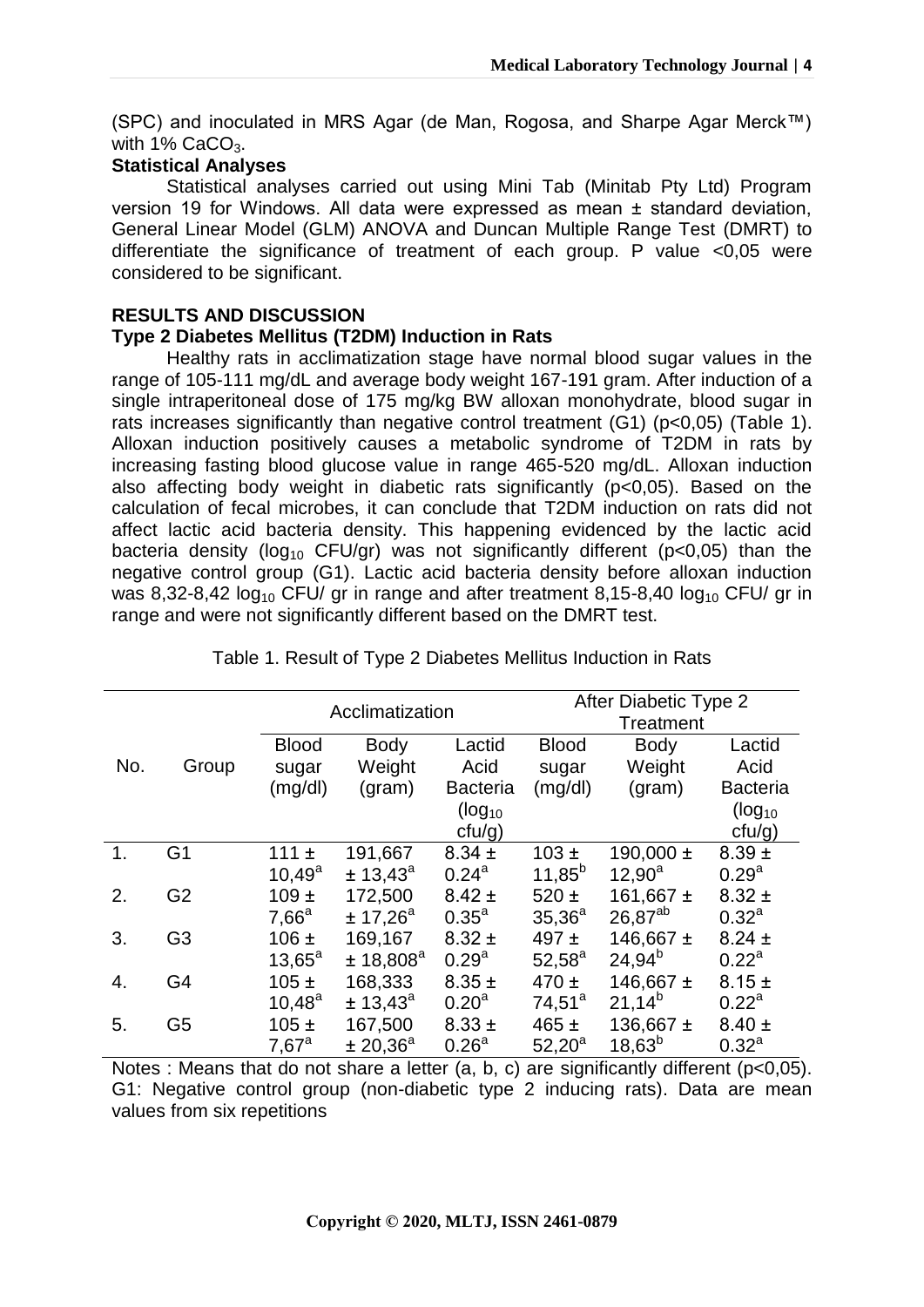### **Effect of soygurt on blood glucose level**

The blood glucose level of diabetic rats after soygurt feeding treatment with a various volume of 2 ml, 3ml, and 4ml is consistently decreased every week. Soygurt feeding on rats for four weeks significantly reduced blood glucose levels compared to a positive control (without soygurt feeding treatment). In the first week, G4 (3ml soygurt/ day) and G5 (4ml soygurt/day) treatment have been able to reduce blood sugar as indicated by significantly blood sugar value compared to the positive control. Meanwhile, G3 (2ml soygurt/day) treatment showed significantly different blood sugar levels in third weeks feeding compared to the positive control. After four weeks of soygurt feeding, it was known that G3 group blood sugar decrease by 40,84%, G4 by 42,34%, and G5 by 51,39% from 0 weeks before treatment. G5 (4ml soygurt/day) is known as the best treatment to reduce blood sugar levels in rats. In the fourth week of treatment, the blood sugar level in G5 was 226±66,94 mg/dl on average, which is almost equal compared to the healthy group (G1) group (Table 2).

| Table 2. Effect of soygurt on rat's glucose level |  |  |  |
|---------------------------------------------------|--|--|--|
|---------------------------------------------------|--|--|--|

|                |                                                                                                                                          | Blood Glucose (mg/dl)         |                        |                             |                       |  |
|----------------|------------------------------------------------------------------------------------------------------------------------------------------|-------------------------------|------------------------|-----------------------------|-----------------------|--|
| No.            | Group                                                                                                                                    | 1st week                      | 2nd week               | 3rd week                    | 4th week              |  |
| $\mathbf{1}$ . | G1<br>control/<br>healthy<br>rats)                                                                                                       | (negative $115\pm14.20^\circ$ | $95 \pm 13,55^{\circ}$ | $103 \pm 6.52$ <sup>c</sup> | $93{\pm}5.69^{\circ}$ |  |
| 2.             | $(T2DM \; \; \; \text{rats/} \; \; 542 \pm 53.75^a \; \; 498 \pm 56.18^a$<br>G <sub>2</sub><br>positive control)                         |                               |                        | $534{\pm}39.60^{\rm a}$     | $528 \pm 59.64^a$     |  |
| 3.             | G3 (T2DM rats with 407±99,99 <sup>ab</sup> 362±86,72 <sup>ab</sup> 350±119,40 <sup>b</sup> 294±103,38 <sup>b</sup><br>2 ml soygurt diet) |                               |                        |                             |                       |  |
| 4.             | G4 (T2DM rats with $361\pm67.08^b$ $302\pm76.48^b$ $303\pm65.77^b$ 271 $\pm97.13^b$<br>3 ml soygurt diet)                                |                               |                        |                             |                       |  |
| 5.             | G5 (T2DM rats with 333±83,62 <sup>b</sup> 285±104,94 <sup>b</sup> 290±109,33 <sup>b</sup> 226±66,94 <sup>bc</sup><br>4 ml soygurt diet)  |                               |                        |                             |                       |  |

Notes: Data are mean values from six repetitions. Means that do not share a letter  $(a, b, c)$  are significantly different  $(p<0.05)$ .

# **Effect of soygurt on body weight**

Healthy rats (G1) had normal body weight fluctuation every week. Meanwhile, rats with T2DM had drastic bodyweight loss in the first week. Rats with T2DM without soygurt supplementation (G2) in the fourth week had an average body weight of 107,500±5,59 or decreased by 33,50% from 0 weeks after alloxan induction. Soygurt diet based on statistical analysis had a positive effect on weight improvement in rats with T2DM. After four weeks of soygurt feeding in G3, G4, and G5, the bodyweight average was significantly different from T2DM rats with a nonsoygurt diet (G2) (Table 3). Soygurt with 4ml/ day dose known to have the best effect on increasing body weight in T2DM rats.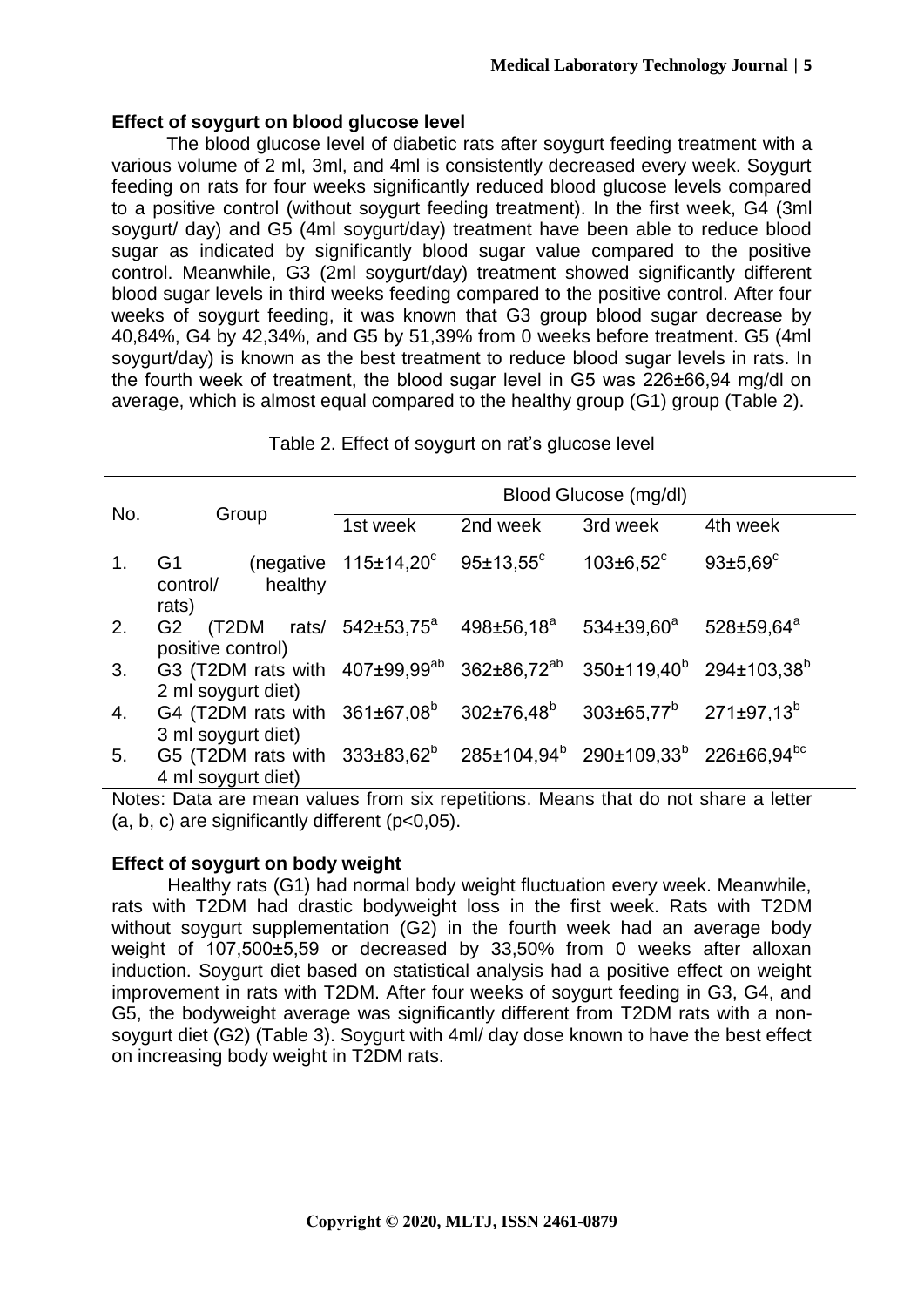|     |                                              | Body Weight (gram)   |                      |                     |                      |
|-----|----------------------------------------------|----------------------|----------------------|---------------------|----------------------|
| No. | Group                                        | 1st week             | 2nd week             | 3rd week            | 4th                  |
|     |                                              |                      |                      |                     | week                 |
| 1.  | (negative control/ healthy<br>G1             | 186,667              | 186,667              | 209,167             | 218,333              |
|     | rats)                                        | ± 13,74 <sup>a</sup> | ± 11,05 <sup>a</sup> | ± 7.31 <sup>a</sup> | ± 12,13 <sup>a</sup> |
| 2.  | G <sub>2</sub><br>(T2DM<br>positive<br>rats/ | 133,333              | 123,333              | 115,833             | 107,500              |
|     | control)                                     | $± 14,62^b$          | $± 6,87^b$           | $± 4,48^{\circ}$    | $\pm 5.59^{\circ}$   |
| 3.  | G3<br>(T2DM<br>with<br>2<br>rats<br>ml       | 140,833              | 130,000              | 134,167             | 145,000              |
|     | soygurt diet)                                | ± 20,89 <sup>b</sup> | $\pm 20.81^{\circ}$  | 士                   | $± 34,03^b$          |
|     |                                              |                      |                      | $21,291^{bc}$       |                      |
| 4.  | (T2DM<br>with<br>3<br>rats<br>G4<br>ml       | 140,833              | 131,667              | 138,333             | 149,167              |
|     | soygurt diet)                                | ± 14.33 <sup>b</sup> | $± 15,72^b$          | $± 21,14^{bc}$      | ± 19,23 <sup>b</sup> |
| 5.  | (T2DM<br>4<br>with<br>G5 I<br>rats<br>ml     | 137,500              | 186,667              | 156,667             | 156,167              |
|     | soygurt diet)                                | ± 15,20 <sup>b</sup> | $± 17,26^b$          | $± 21,34^b$         | $± 9,42^b$           |

Table 3. Effect of soygurt on rat's body weight

Notes: Data are mean values from six repetitions. Means that do not share a letter (a, b, c) are significantly different (p<0,05).

### **Effect of soygurt on lactic acid bacteria density**

In the first week after T2DM induction, there was no significant difference between lactic acid bacteria density in healthy and T2DM rats' feces. The effect of T2DM syndrome on lactic acid bacteria density appeared in the second week with a significant difference between G2 and G1 group. This result shows that the induction of T2DM has an effect on reducing lactic acid bacteria in faeses. Daily feeding of soygurt in T2DM rats based on statistical analysis is known to be able to increase lactic acid bacteria density in feces. In the second week of treatment, daily feeding of 2ml of soygurt (G2) was able to balance lactic acid bacteria density and was not significantly different from healthy rats (G1). Meanwhile, daily feeding of 3 ml and 4 ml soygurt significantly increase lactic acid bacteria compared to G1 and G2. In the last week of treatment, daily soygurt feeding in G3, G4, and G5 were significantly increasing lactic acid bacteria density in feces of T2DM rats.

|     |                               | Lactic Acid Bacteria density (log <sub>10</sub> CFU/gram) |                   |                   |                   |
|-----|-------------------------------|-----------------------------------------------------------|-------------------|-------------------|-------------------|
| No. | Group                         | 1st week                                                  | 2nd week          | 3rd week          | 4th week          |
|     | G1<br>control/<br>(negative   | $8.28 \pm$                                                | $8.57 \pm$        | $8.54 \pm$        | $8.51 \pm$        |
|     | healthy rats)                 | $0.38^{a}$                                                | $0.75^{b}$        | $0.04^{b}$        | $0.24^{b}$        |
| 2.  | G2 (T2DM<br>positive<br>rats/ | $8.18 \pm$                                                | $8.04 \pm$        | $7.99 \pm$        | $8.00 \pm$        |
|     | control)                      | $0.30^{a}$                                                | $0.23^{\circ}$    | 0.20 <sup>a</sup> | $0.16^{a}$        |
| 3.  | G3 (T2DM rats with 2 ml       | $8.16 \pm$                                                | $8.65 \pm$        | $8.65 \pm$        | $9.36 \pm$        |
|     | soygurt diet)                 | $0.32^{\circ}$                                            | $0.83^{b}$        | $0.64^{b}$        | $0.23^{\circ}$    |
| 4.  | G4 (T2DM rats with 3 ml       | $8.15 \pm$                                                | $9.28 \pm$        | $9.69 \pm$        | $9.80 \pm$        |
|     | soygurt diet)                 | $0.41^{\circ}$                                            | $0.44^{\circ}$    | 0.48 <sup>c</sup> | 0.69 <sup>c</sup> |
| 5.  | G5 (T2DM rats with<br>4 ml    | $8.40 \pm$                                                | $9.46 \pm$        | $9.71 \pm$        | $9.70 \pm$        |
|     | soygurt diet)                 | $0.32^{b}$                                                | 0.31 <sup>c</sup> | $0.15^{\circ}$    | $0.15^{\circ}$    |

Table 4. Effect of soygurt on lactic acid bacteria density

Notes: Data are mean values from six repetitions. Means that do not share a letter  $(a, b, c)$  are significantly different  $(p<0.05)$ .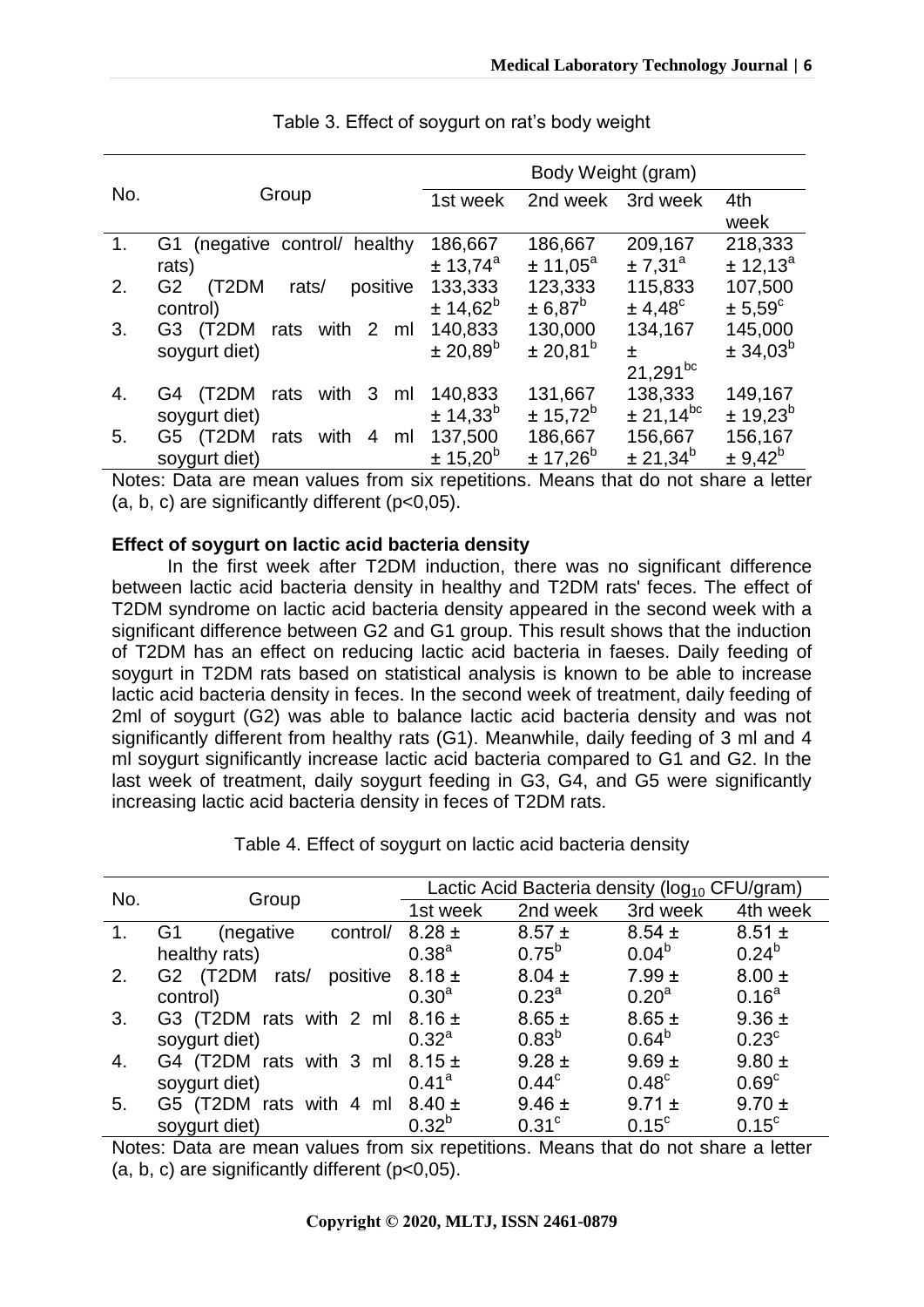#### **Gross composition of soygurt**

The result of the gross composition of soygurt presented in Table 5. Based on data analysis, soygurt product has balance composition for protein, fat, and lactic acid.

| No. | Product | Protein (%FW) | Fat (%FW) | Lactic Acid<br>$(\%FW)$ |
|-----|---------|---------------|-----------|-------------------------|
|     | Soygurt | 4.1972        | 4,6636    | 4,0826                  |

Table 5. Composition of soygurt

Yogurt products are generally produced from cow's milk as raw material and well known as milk-based yogurt. In soygurt, cow milk is replaced by soy milk, which has a similar nutritional value and a good source of protein (Messina, 2016). Serlahwaty et al. (2015) state that end product of soygurt is usually thinner than milkbased yogurt. To make it thicker skim milk usually adds as a thickener addictive. Skim milk in soygurt fermentation can increase the total of non-fat solids, improving consistency and viscosity and coagulant formation. The result of gross composition analysis showed that soygurt contains protein 4,1972% and fat 4,6636% (Table 5) and accordance with quality requirements based on SNI 2981:2009. However, lactic acid composition in the product was not following SNI 2981:2009 and needed to evaluate. According to Mulyani et al. (2016), it can be evaluated by giving different variations of temperature and fermentation time in soygurt preparation.

Soygurt products in the present study tested to determine its benefits in blood sugar level, body weight, and lactic acid bacteria density in rat feces. The test was performed on male albino Wistar rats with T2DM positive (blood sugar > 200 mg/dl). Induction of T2DM was carried out by inducing rats with a single intraperitoneal dose of 175mg/kg alloxan monohydrate. Results showed that alloxan could positively cause hyperglycemia in rats with fasting blood sugar value 465-529 mg/dl and significantly different (p<0,05) with negative control (G1) (Table 1). Rats after T2DM induction also experienced significant weight loss and different (p<0,05) from negative control after four days of conditioning (Table 1). Based on significant fasting blood sugar values (>400 mg/dl) and significant weight loss, it can be concluded that T2DM conditioning in experimental rats has been achieved.

This present study was similar to previous findings by Utami et al. (2015) that have reported that alloxan monohydrate had a positive effect as diabetogenic in rats to perform T2DM syndrome. Research by (Husni et al., 2016) showed that the administration of alloxan in rats led to a significant increase in blood glucose levels after three days. Alloxan induced diabetic rats did not show a significant decrease in body weight after the induction. However, body weight had decreased in 15 days of treatment and significantly different from the healthy rat group. Alloxan is diabetogenic that can induce T2DM conditions in animals in a relatively short period. As a strong oxidant, alloxan can increase the generation of reactive oxygen species from metabolic reactions in the body. Together with the massive increase of cytosolic calcium concentration, it can rapidly cause the destruction of pancreatic β-cells (Susilawati et al., 2014; Ighodaro et al., 2018). Alloxan-induced diabetes in rats also can trigger liver morphological and ultrastructural changes that closely resembled human disease (Lucchesi et al., 2015).

This present study showed that soygurt feeding in diabetic rats with three variations of treatment could significantly (p<0,05), lowering the blood sugar level in the third week of treatment. The best dose for lowering blood glucose levels quickly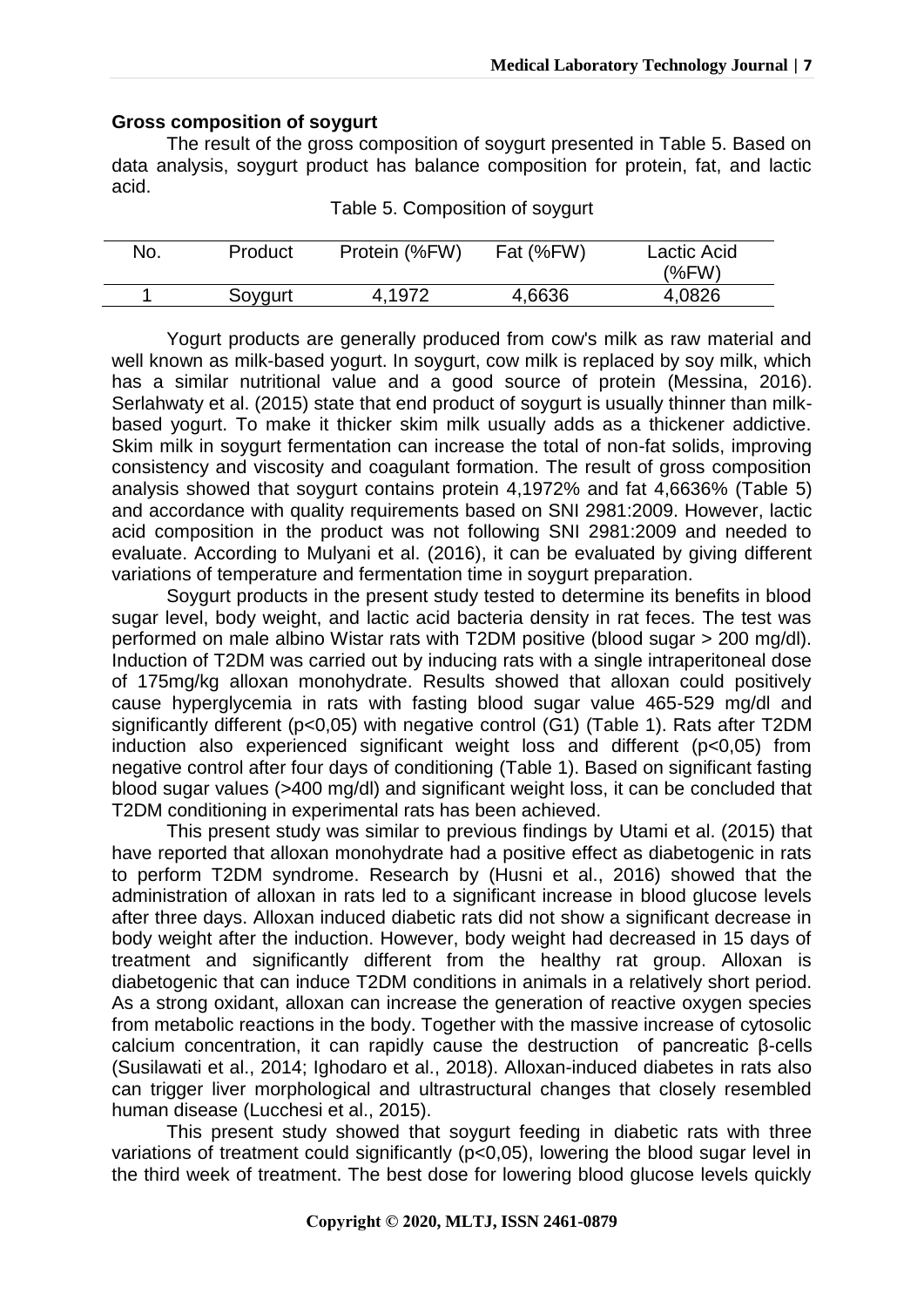was 4ml/ day (G5). Treatment of 4ml/day soygurt in the first week was able to lower blood glucose levels significantly compared to the diabetic control group. In 0 weeks before soygurt feeding treatment, the average blood sugar level in G5 diabetic rats was 465±52,2 mg/dl, after four weeks of 4ml soygurt feeding blood sugar levels was 226±66,94 mg/dl (Table 2) or decreased by 51,39%. Treatment of 2ml and 3ml soygurt also had a positive effect on lowering the blood sugar level in diabetic rats because it was significantly different (p<0,05) from control (G2) (Table 2). This result also supports the previous study by Sartang et al. (2015) that reported the effect of probiotic soymilk fortified with Omega-3 in rats induced with Streptozotocin Nicotinamide, which significantly reduced blood sugar levels. Riyanto & Muwarni (2015) also report that soy fermentation products can lower blood sugar and lowdensity lipoprotein (LDL) in hypercholesterolemia rats. Choi et al. (2016) also reported that soy fermentation with probiotic Licheniformis-67, significantly lowering blood sugar, insulin levels, serum, and hepatic lipid profiles.

In this study, there was a significant reduction in body weight in diabetic rats after alloxan induction. Healthy rats in the G1 group were in generally good condition and had progressive weight gain every week. In the fourth week of treatment, average body weight in G1 was 218,333±12,13 gram, and significantly different from diabetics rats (G2) with average bodyweight 107,500±5,59 gram (Table 3). The weight loss may be due to the catabolic processes involved in diabetes mellitus. From the first week of soygurt feeding in 2ml (G3), 3ml (G4), and 4ml (G5) volume, body weight in diabetic rats were significantly increased compared to non-yogurt treatment diabetic rats (G2). The result in this present study showed that daily soygurt feeding in diabetic rats could improve body weight in diabetic rats; this may be attributed to the mitigation of catabolic processes by soygurt. This present study support previous research by Veerichetty (2018), who also stated that a combination of soymilk and flaxseed milk fermentation could significantly increase body weight in diabetic rats in the first week of treatment.

In general, the result of this study support another research related to potential probiotics products, especially soygurt, as a healthy diet on T2DM. Jayaswal & Prabhakar (2017) stated that probiotics bacteria such as *Lactobacillus acidophilus* and *Bifidobacterium bifidum* have a vital role in helping stabilize blood sugar levels. Kasińska & Drzewoski (2015) revealed that probiotic bacteria in yogurt could help maintain intestinal microbiota. These effects inhibit the transfer of bacterial endotoxins into the bloodstream and reduce the production of a proinflammatory cytokine to reduce inflammatory response through neutralizing circulating lipopolysaccharides (LPS). Decreased inflammation will correlate in lowering insulin resistance, and blood glucose levels can be controlled. Based on the result in the present study (Table 4), daily soygurt feeding in diabetic rats significantly increased lactic acid bacteria density in feces compared to healthy rats (control group G2). Statistical analysis showed that an increase of lactic acid bacteria in feces was positively correlated with blood sugar decrease in diabetic rate, so it can be concluded that soygurt feeding was able to improve gut microbial dysbiosis due to T2DM syndrome.

Soygurt effectiveness in lowering the T2DM effect can be influenced by the high content of soy milk in the product. Soymilk, according to Bintari et al. (2015), is rich in isoflavones, which are commonly known as antihyperglycemic agents. Soy isoflavones are active biological substances with estrogen-like chemical structures. Several epidemiological types of research have associated isoflavone consumption by reducing the risk of diabetes and diabetes-related complications. Soybeans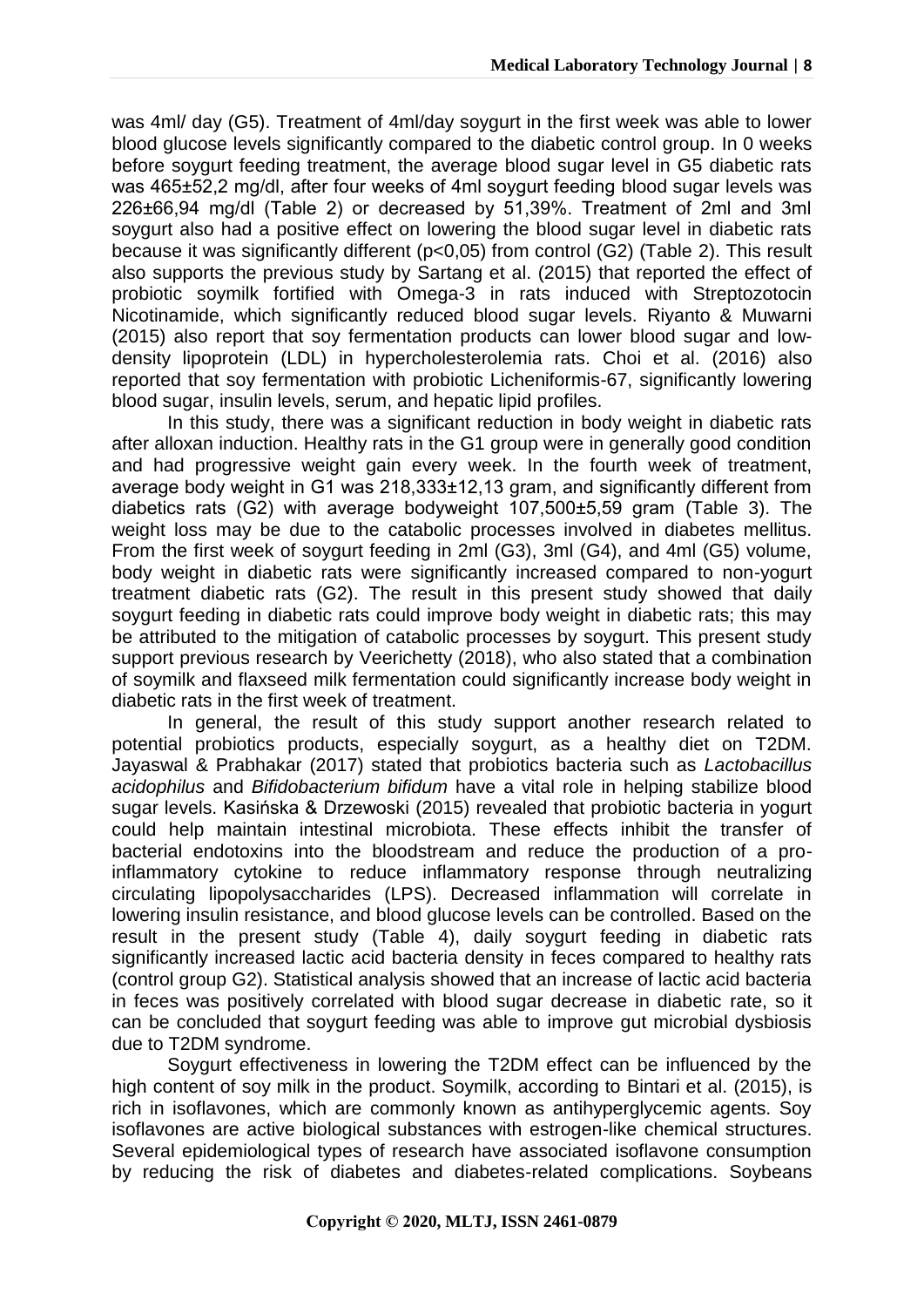naturally contain isoflavones, including genistein (El-kordy & Alshahrani, 2015), daidzein, and glycitein (Sahin et al., 2019). Genistein, as predominant natural soy isoflavone, has a protective effect on pancreatic β-cells damage, possesses the ability to regenerate β-cells, and improves serum levels of insulin and glucose in STZ-induced diabetic rats. It can be concluded that genistein in soy is an anti diabetogenic potential agent for T2DM. High dosage of genistein possesses the ability to regenerate β-cells that results in increasing the lowered serum insulin and consequently decreasing high serum glucose in diabetic rats (El-kordy & Alshahrani, 2015).

The result of this study showed that soygurt product was effective in improving metabolism in T2DM rats in terms of their ability to lowering blood sugar levels, improving body weight, and lactic acid bacteria. The fermentation process in soygurt is an efficient way to produce bioactive peptides; it also promotes protein digestion and solubilization of calcium and improves the health and immune system (Veerichetty, 2018). Probiotic supplementation is positively correlated with gut microbiota modification, and it may be a method for preventing and control hyperglycemia in clinical practice (Wu et al., 2015).

The limitation of this study has not yet analyzed the correlation of soygurt consumption on improving gut microbiota and its effect on blood sugar levels. Further studies with similar objectives are recommended to evaluate soygurt adjunctive therapy for T2DM and its correlation in gut microbiota modification. We recognize our results in this animal model study may not powerful enough to predict the effects of soygurt in blood sugar and body weight balancing in humans with T2DM. Lastly, we recommend using a large number of animal studies and an equal number of controls to provide more statistical robustness of the effect of soygurt consumption in blood sugar and body weight balancing in T2DM syndrome.

# **CONCLUSION**

Soygurt consumption have a positive effect on lowering blood glucose levels in rats with Type 2 Diabetes Mellitus. Daily soygurt consumption was also effective in improving the rat's body weight after 28 days of treatment.

### **ACKNOWLEDGEMENT**

This research was supported by RISTEKDIKTI (Ministry of Research, Technology, and Higher Education of The Republic of Indonesia) Research Grant.

# **REFERENCES**

- Akusu, O., & Wordu, G. (2017). Production and Evaluation of Composite Soymilk Yoghurt. *Indian Journal of Nutrition*, *4*(4), 1–4. Retrieved from https://www.opensciencepublications.com/wp-content/uploads/IJN-2395-2326-4- 168.pdf
- Allin, K. H., Nielsen, T., & Pedersen, O. (2015). Mechanism in Endocrinology : Gut Microbiota in Patients With Type 2 Diabetes Mellitus. *European Journal of Endocrinology*, *172*(2015), 167–177. https://doi.org/10.1530/EJE-14-0874
- Astuti, A., & Maulani, M. (2017). Pangan Indeks Glikemik Tinggi Dan Glukosa Darah Pasien Diabetes Mellitus Tipe II. *Jurnal Endurance*, *2*(2), 225–231. https://doi.org/10.22216/jen.v2i2.1956
- Azad, A. K., Sarker, M., Li, T., & Yin, J. (2018). Probiotic Species in the Modulation of Gut Microbiota : An Overview Probiotic Species in the Modulation of Gut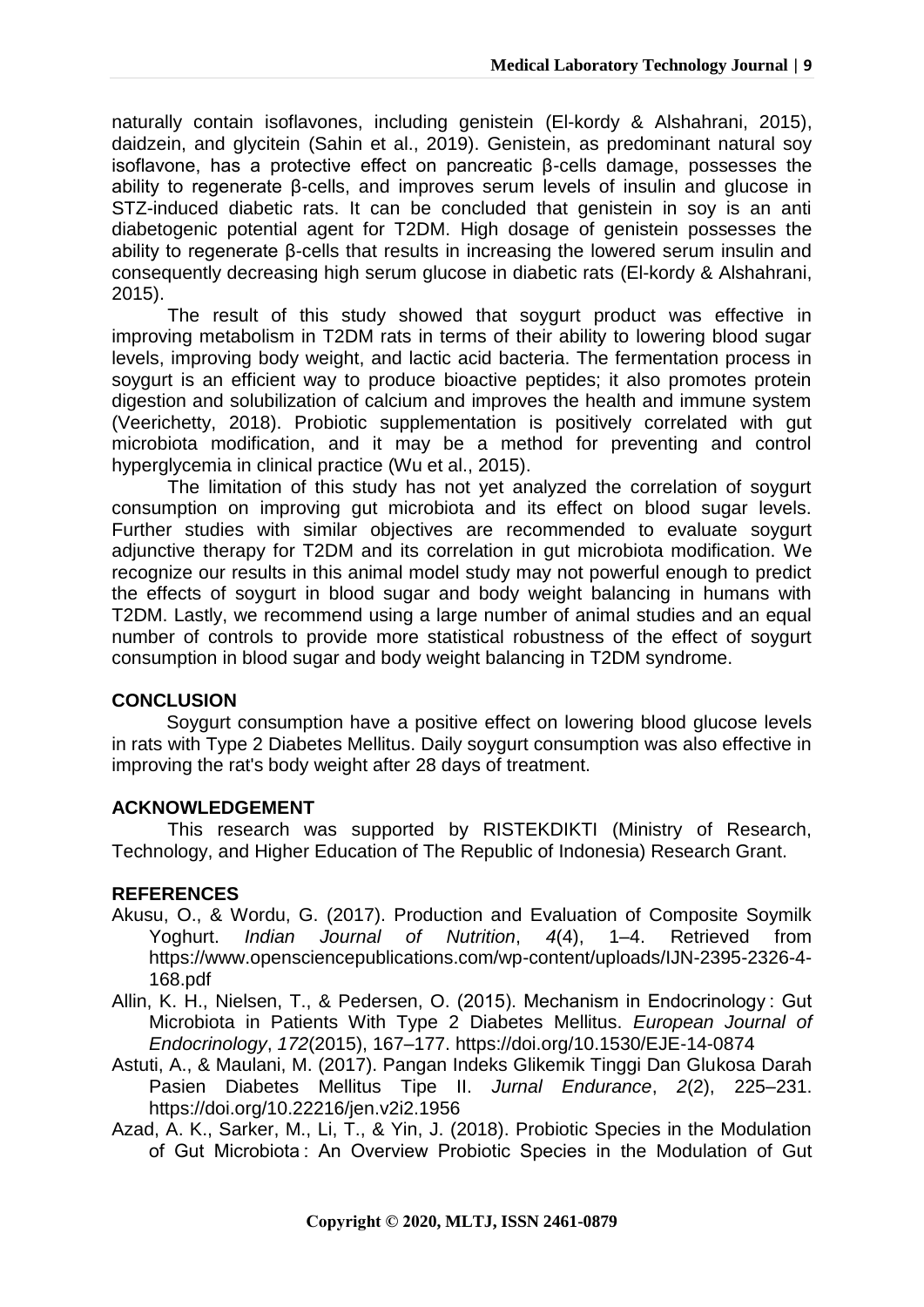Microbiota : An Overview. *Biomed Research Journal*, *2018*(May), 1–8. https://doi.org/10.1155/2018/9478630

- Ballak, D. B., Diepen, J. A. Van, Moschen, A. R., Jansen, H. J., Hijmans, A., Kersten, S., … Stienstra, R. (2014). IL-37 Protects Against Obesity-Induced Inflammation and Insulin Resistance. *Nature Communications*, *6*(6039), 1–13. https://doi.org/10.1038/ncomms5711
- Barengolts, E., Smith, E. D., Reutrakul, S., Tonucci, L., & Anothaisintawee, T. (2019). The effect of probiotic yogurt on glycemic control in type 2 diabetes or obesity: A meta-analysis of nine randomized controlled trials. *Nutrients*, *11*(3), 6–8. https://doi.org/10.3390/nu11030671
- Bintari, S. H., Putrinintyas, N. D., Nugraheni, K., Widyastiti, N. S., Dharmana, E., & Johan, A. (2015). Comparative Effect of Tempe and Soymilk on Fasting Blood Glucose, Insulin Level and Pancreatic Beta Cell Expression (Study on Streptozotocin-Induced Diabetic Rats). *Pakistan Journal of Nutrition*, *14*(4), 239– 246. Retrieved from https://scialert.net/abstract/?doi=pjn.2015.239.246
- Blandino, G., Inturri, R., Lazzara, F., Rosa, M. Di, & Malaguarnera, L. (2016). Impact of Gut Microbiota on Diabetes Mellitus. *Diabetes and Metabolism*, *Diabet*-*763*(13), 1–13. https://doi.org/10.1016/j.diabet.2016.04.004
- Choi, J. H., Pichiah, P. B. T., Kim, M. J., & Cha, Y. S. (2016). Cheonggukjang , a Soybean Paste Fermented with B . licheniformis 67 Prevents Weight Gain and Improves Glycemic Control in High Fat Diet Induced Obese Mice. *J.Clin.Biochem.Nutr*, *59*(1), 31–38. https://doi.org/10.3164/jcbn.15
- Dan Ramdath, D., Padhi, E. M. T., Sarfaraz, S., Renwick, S., & Duncan, A. M. (2017). Beyond the cholesterol-lowering effect of soy protein: A review of the effects of dietary soy and its constituents on risk factors for cardiovascular disease. *Nutrients*, *9*(324), 1–24. https://doi.org/10.3390/nu9040324
- El-kordy, E. A., & Alshahrani, A. M. (2015). Effect of Genistein , a Natural Soy Isoflavone , on Pancreatic B-Cells of Streptozotocin-Induced Diabetic Rats : Histological and Immunohistochemical Study. *Journal of Microscopy and Ultrastructure*, *3*(3), 108–119. https://doi.org/10.1016/j.jmau.2015.03.005
- Husni, A., Pawestri, S., & Isnansetyo, A. (2016). Blood Glucose Level and Lipid Profile of Alloxan–Induced Diabetic Rats Treated With NA-Alginate From Seaweed Turbinaria ornata (Turner) J. Agardh. *Jurnal Teknologi*, *78*(4–2), 7–14. https://doi.org/10.11113/jt.v78.8145
- Ighodaro, O., Adeosun, A., & Akinloye, O. A. (2018). Alloxan-induced Diabetes , a Common Model for Evaluating the Glycemic-Control Potential of Therapeutic Compounds and Plants Extracts in Experimental studies. *Medicina*, *53*(2017), 365–374. Retrieved from https://www.ncbi.nlm.nih.gov/pubmed/29548636
- Jayaswal, R. P., & Prabhakar, P. K. (2017). Probiotics- A new Diabetes Management Tool. *International Journal of Green Pharmacy*, *11*(3), 395–400. Retrieved from https://pdfs.semanticscholar.org/e8ba/b728116cd809d27b51ba73ed7cc3453d2 00d.pdf
- Kasińska, M. A., & Drzewoski, J. (2015). Effectiveness of Probiotics in Type 2 Diabetes : a Meta-Analysis. *Polskie Archiwum Medygyny Wewnetrznej*, *125*(11), 803–813. Retrieved from https://www.ncbi.nlm.nih.gov/pubmed/26431318
- Konya, J., Sathyapalan, T., Kilpatrick, E. S., & Atkin, S. L. (2019). The effects of soy protein and cocoa with or without isoflavones on glycemic control in type 2 diabetes. A double-blind, randomized, placebo-controlled study. *Frontiers in Endocrinology*, *10*(MAY), 1–6. https://doi.org/10.3389/fendo.2019.00296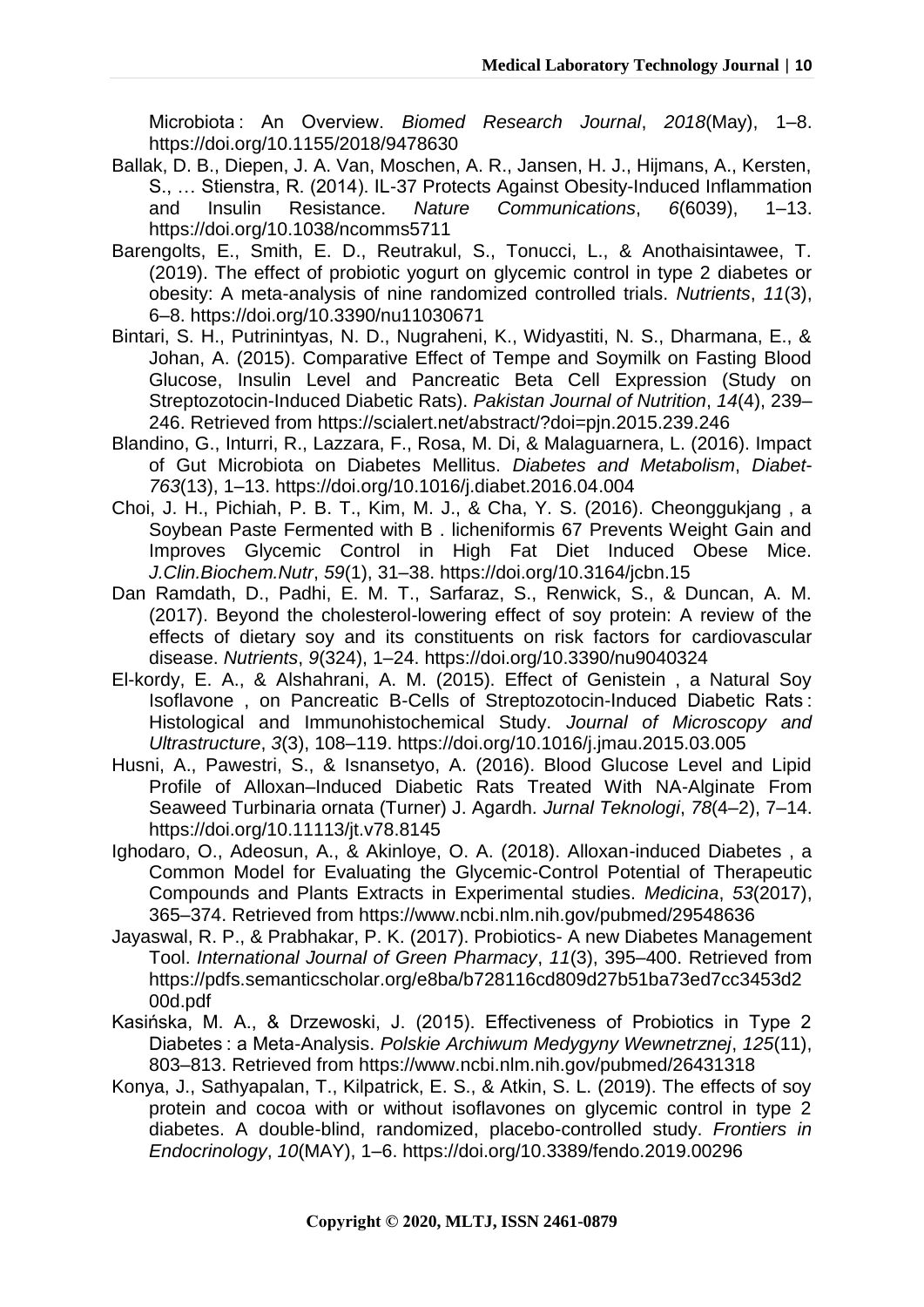- Lathifah, N. L. (2013). Hubungan Durasi Penyakit dan Kadar Gula Darah Dengan Keluhan Subyektif Penderita Diabetes Melitus. *Jurnal Berkala Epidemiologi*, *5*(2), 231–239. https://doi.org/10.20473/jbe.v5i2.2017.231-239
- Lazar, V., Ditu, L. M., Pircalabioru, G. G., Picu, A., Petcu, L., Cucu, N., & Chifiriuc, M. C. (2019). Gut microbiota, host organism, and diet trialogue in diabetes and obesity. *Frontiers in Nutrition*, *6*(21), 1–20. https://doi.org/10.3389/fnut.2019.00021
- Lucchesi, A. N., Cassettari, L. L., & Spadella, C. T. (2015). Alloxan-Induced Diabetes Causes Morphological and Ultrastructural Changes in Rat Liver that Resemble the Natural History of Chronic Fatty Liver Disease in Humans. *Journal of Diabetes Research*, *2015*, 1–12. Retrieved from https://www.hindawi.com/journals/jdr/2015/494578/
- Madjd, A., Taylor, M. A., Neek, L. S., Delavari, A., Malekzadeh, R., MacDonald, I. A., & Farshchi, H. R. (2016). Effect of weekly physical activity frequency on weight loss in healthy overweight and obese women attending a weight loss program: A randomized controlled trial. *American Journal of Clinical Nutrition*, *104*(5), 1202– 1208. https://doi.org/10.3945/ajcn.116.136408
- Messina, M. (2016). Soy and health update: Evaluation of the clinical and epidemiologic literature. *Nutrients*, *8*(12), 1–42. https://doi.org/10.3390/nu8120754
- Mulyani, S., Fajariyah, N., & Pratiwi, W. (2016). Profil Kadar Protein, Kadar Lemak, Keasaman, Dan Organoleptik Soygurt Kulit Buah Pisang Raja (Musa textilia) Pada Variasi Suhu Dan Waktu Fermentasi. *Jurnal Kimia Dan Pendidikan Kimia*, *1*(2), 48–57. Retrieved from https://www.google.com/search?safe =strict&sxsrf=ACYBGNR6fWrZFPp0RmEvAcxrm3SWwRyYZQ% 3A157 0120607007&ei=nyOWXa4Jm97Puw\_4urC4Cw&q=Profil+Kadar+Protein%2C+ Kadar+Lemak%2C+Keasaman%2C+Dan+Organoleptik+Soygurt+Kulit+Buah+Pi sang+Raja+%28Musa+textilia%29+Pada+Vari
- Nguyen, C. T., Pham, N. M., Do, V. V., Binns, C. W., Hoang, V. M., Dang, D. A., & Lee, A. H. (2017). Soyfood and isoflavone intake and risk of type 2 diabetes in Vietnamese adults. *European Journal of Clinical Nutrition*, *71*(10), 1186–1192. https://doi.org/10.1038/ejcn.2017.76
- Punder, K. De, & Pruimboom, L. (2015). Stress induces endotoxemia and low-grade inflammation by increasing barrier permeability. *Frontiers in Immunology*, *6*(5), 1–12. https://doi.org/10.3389/fimmu.2015.00223
- Ranadheera, C. S., Vidanarachchi, J. K., Rocha, R. S., Cruz, A. G., & Ajlouni, S. (2017). Probiotic Delivery through Fermentation : Dairy vs . Non-Dairy Beverages. *Fermentation*, *3*(67), 1–17. https://doi.org/10.3390/fermentation3040067
- Riyanto, S., & Muwarni, H. (2015). Yoghurt Kedelai Hitam (Black Soygurt) Dapat Menurunkan Kadar LDL Tikus Hiperkolesterolemia. *Jurnal Gizi Dan Diatetik Indonesia*, *3*(1), 1–9. Retrieved from https://ejournal.almaata.ac.id/index .php/IJND/article/view/300
- Sahin, I., Bilir, B., Ali, S., Sahin, K., & Kucuk, O. (2019). Soy Isoflavones in Integrative Oncology : Increased Efficacy and Decreased Toxicity of Cancer Therapy. *Integrated Cancer Therapies*, *18*, 1–11. https://doi.org/10.1177/1534735419835310
- Sartang, M. M., Mazloomi, S. M., Tanideh, N., & Zadeh, A. R. (2015). The Effects of Probiotic Soymilk Fortified with Omega-3 on Blood Glucose , Lipid Profile , Haematological and Oxidative Stress , and Inflammatory Parameters in